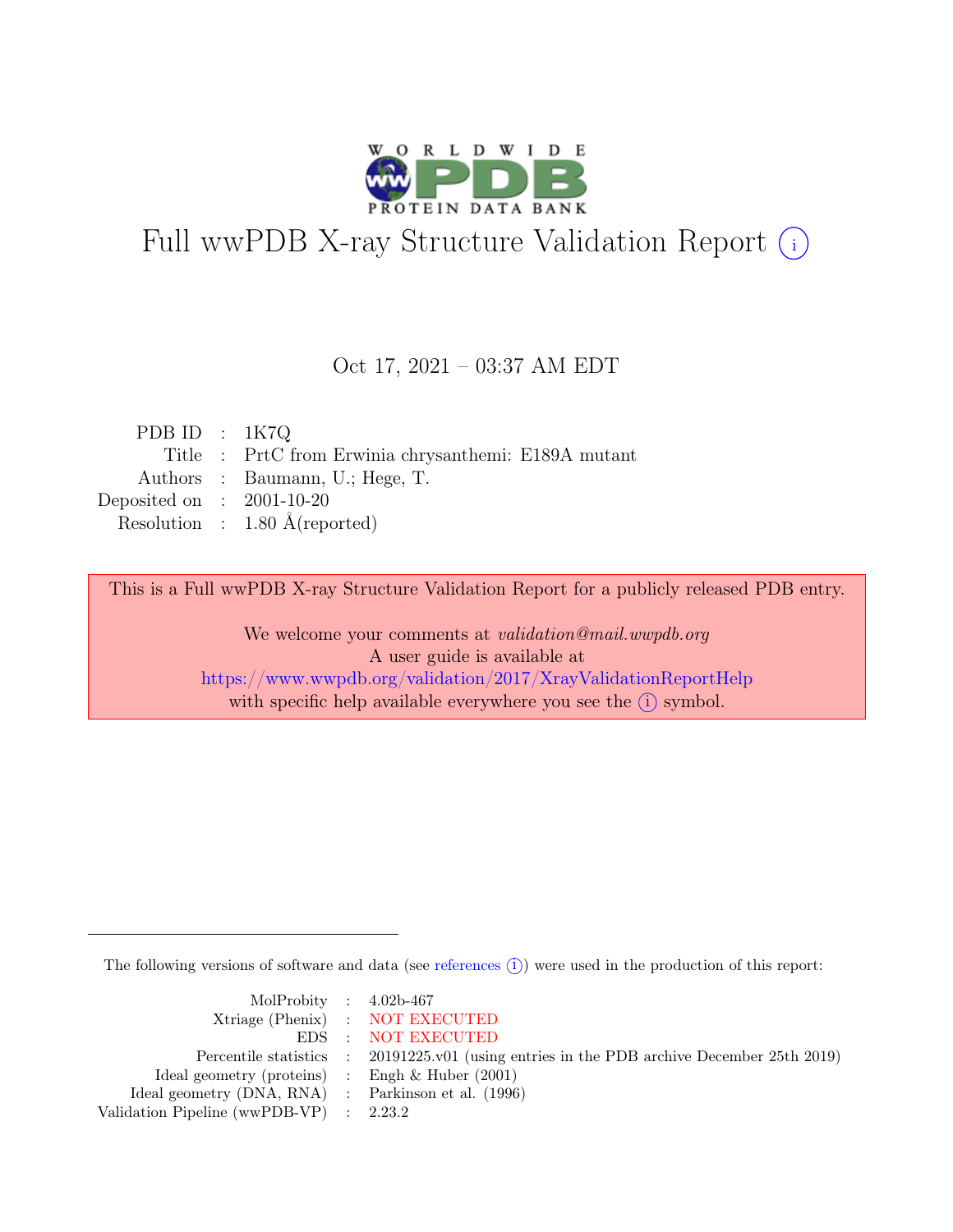# 1 Overall quality at a glance  $(i)$

The following experimental techniques were used to determine the structure: X-RAY DIFFRACTION

The reported resolution of this entry is 1.80 Å.

Percentile scores (ranging between 0-100) for global validation metrics of the entry are shown in the following graphic. The table shows the number of entries on which the scores are based.



| Metric                | Whole archive | Similar resolution                                           |  |  |
|-----------------------|---------------|--------------------------------------------------------------|--|--|
|                       | $(\#Entries)$ | $(\#\text{Entries}, \, \text{resolution range}(\text{\AA}))$ |  |  |
| Clashscore            | 141614        | 6793 (1.80-1.80)                                             |  |  |
| Ramachandran outliers | 138981        | 6697 (1.80-1.80)                                             |  |  |
| Sidechain outliers    | 138945        | 6696 (1.80-1.80)                                             |  |  |

The table below summarises the geometric issues observed across the polymeric chains and their fit to the electron density. The red, orange, yellow and green segments of the lower bar indicate the fraction of residues that contain outliers for  $\geq$ =3, 2, 1 and 0 types of geometric quality criteria respectively. A grey segment represents the fraction of residues that are not modelled. The numeric value for each fraction is indicated below the corresponding segment, with a dot representing fractions  $\epsilon = 5\%$ 

Note EDS was not executed.

| വ | ~1<br>hain | Length                 | Quality of chain |    |  |  |  |
|---|------------|------------------------|------------------|----|--|--|--|
|   | . .        | $\overline{50}$<br>479 | 90%              | 6% |  |  |  |

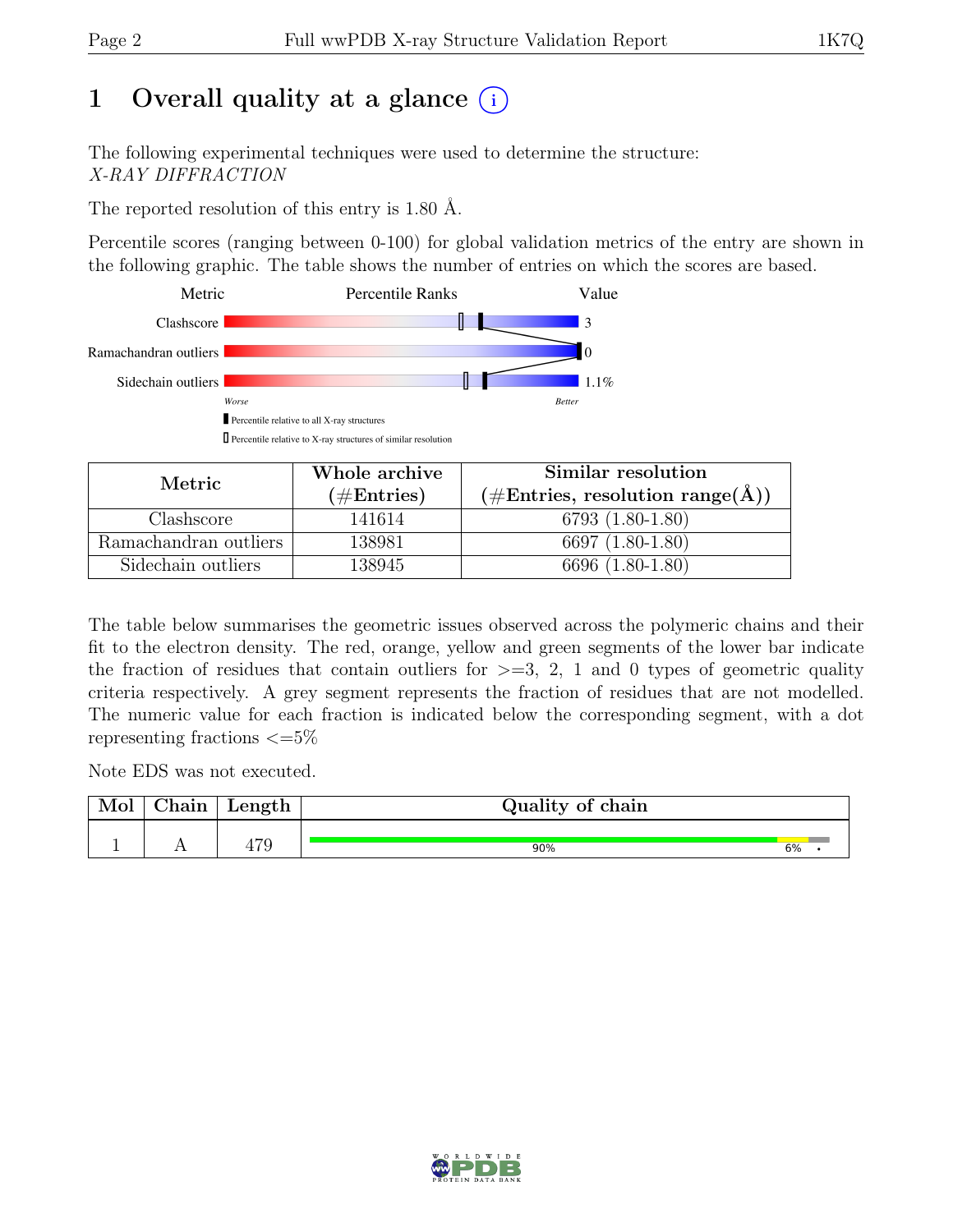# 2 Entry composition  $(i)$

There are 4 unique types of molecules in this entry. The entry contains 3971 atoms, of which 0 are hydrogens and 0 are deuteriums.

In the tables below, the ZeroOcc column contains the number of atoms modelled with zero occupancy, the AltConf column contains the number of residues with at least one atom in alternate conformation and the Trace column contains the number of residues modelled with at most 2 atoms.

• Molecule 1 is a protein called SECRETED PROTEASE C.

| Mol | Chain Residues | $\rm{Atoms}$           |      |     |     | $\text{ZeroOcc}$   AltConf   Trace |  |  |
|-----|----------------|------------------------|------|-----|-----|------------------------------------|--|--|
|     | 462            | $\text{Total}$<br>3516 | 2185 | 597 | 730 |                                    |  |  |

There is a discrepancy between the modelled and reference sequences:

| Chain |     | Residue   Modelled   Actual | <b>Comment</b>                              | Reference |
|-------|-----|-----------------------------|---------------------------------------------|-----------|
|       | 189 |                             | $\pm$ engineered mutation $\pm$ UNP P16317. |           |

• Molecule 2 is CALCIUM ION (three-letter code: CA) (formula: Ca).

|  | $\text{Mol}$   Chain   Residues | $\boldsymbol{\mathrm{Atoms}}$ | ZeroOcc   AltConf |  |
|--|---------------------------------|-------------------------------|-------------------|--|
|  |                                 | Total Ca                      |                   |  |

• Molecule 3 is ZINC ION (three-letter code: ZN) (formula: Zn).

|  | $\mathbb{N}$ ol   Chain   Residues | $\rm{Atoms}$         | $\mathsf{ZeroOcc} \mid \mathsf{AltConf}$ |
|--|------------------------------------|----------------------|------------------------------------------|
|  |                                    | Zn<br>$\text{Total}$ |                                          |

• Molecule 4 is water.

|  | Mol   Chain   Residues | <b>Atoms</b> | EcroOcc   AltConf |  |
|--|------------------------|--------------|-------------------|--|
|  | 447                    | Total        |                   |  |

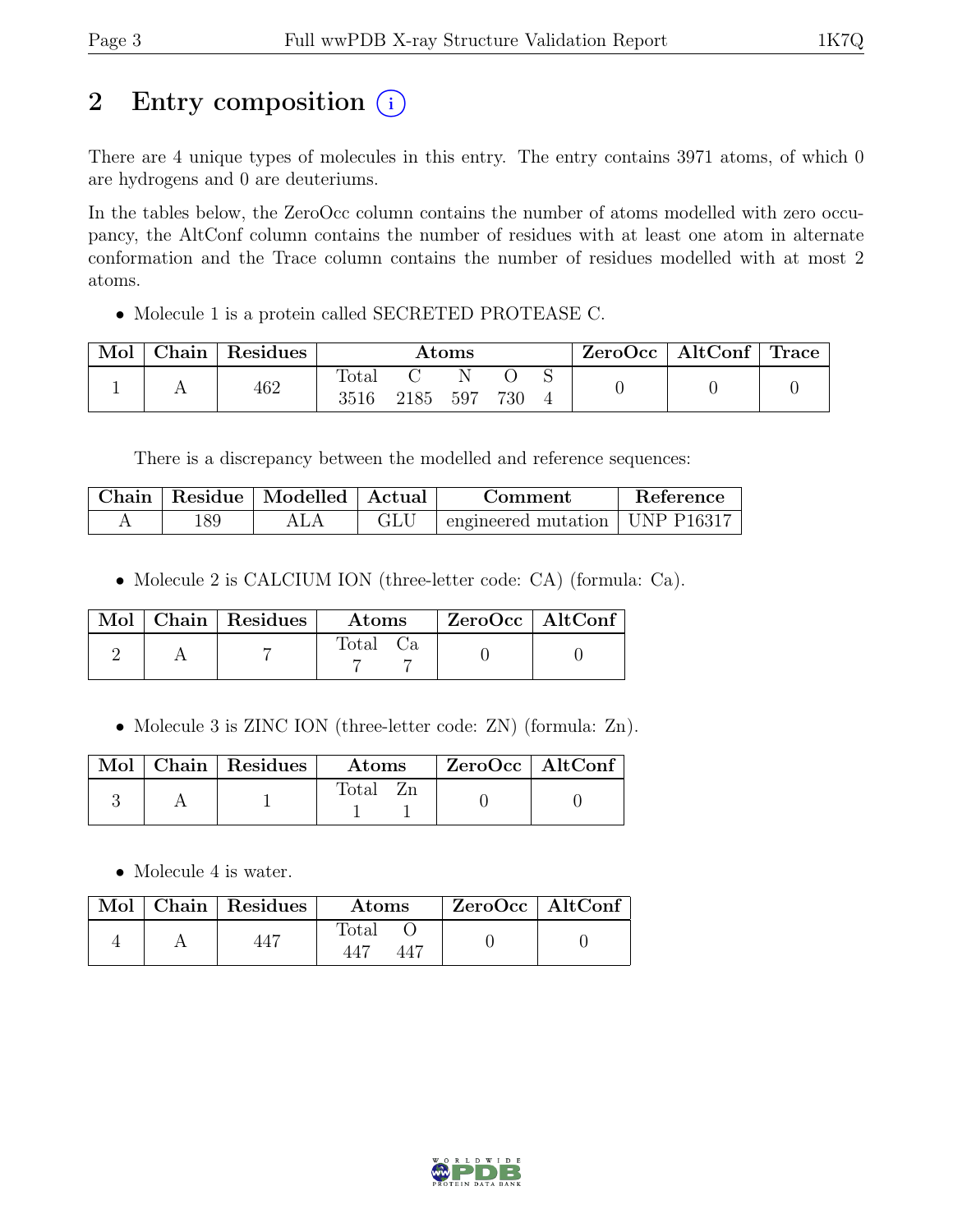# 3 Residue-property plots  $(i)$

These plots are drawn for all protein, RNA, DNA and oligosaccharide chains in the entry. The first graphic for a chain summarises the proportions of the various outlier classes displayed in the second graphic. The second graphic shows the sequence view annotated by issues in geometry. Residues are color-coded according to the number of geometric quality criteria for which they contain at least one outlier: green  $= 0$ , yellow  $= 1$ , orange  $= 2$  and red  $= 3$  or more. Stretches of 2 or more consecutive residues without any outlier are shown as a green connector. Residues present in the sample, but not in the model, are shown in grey.

Note EDS was not executed.

• Molecule 1: SECRETED PROTEASE C



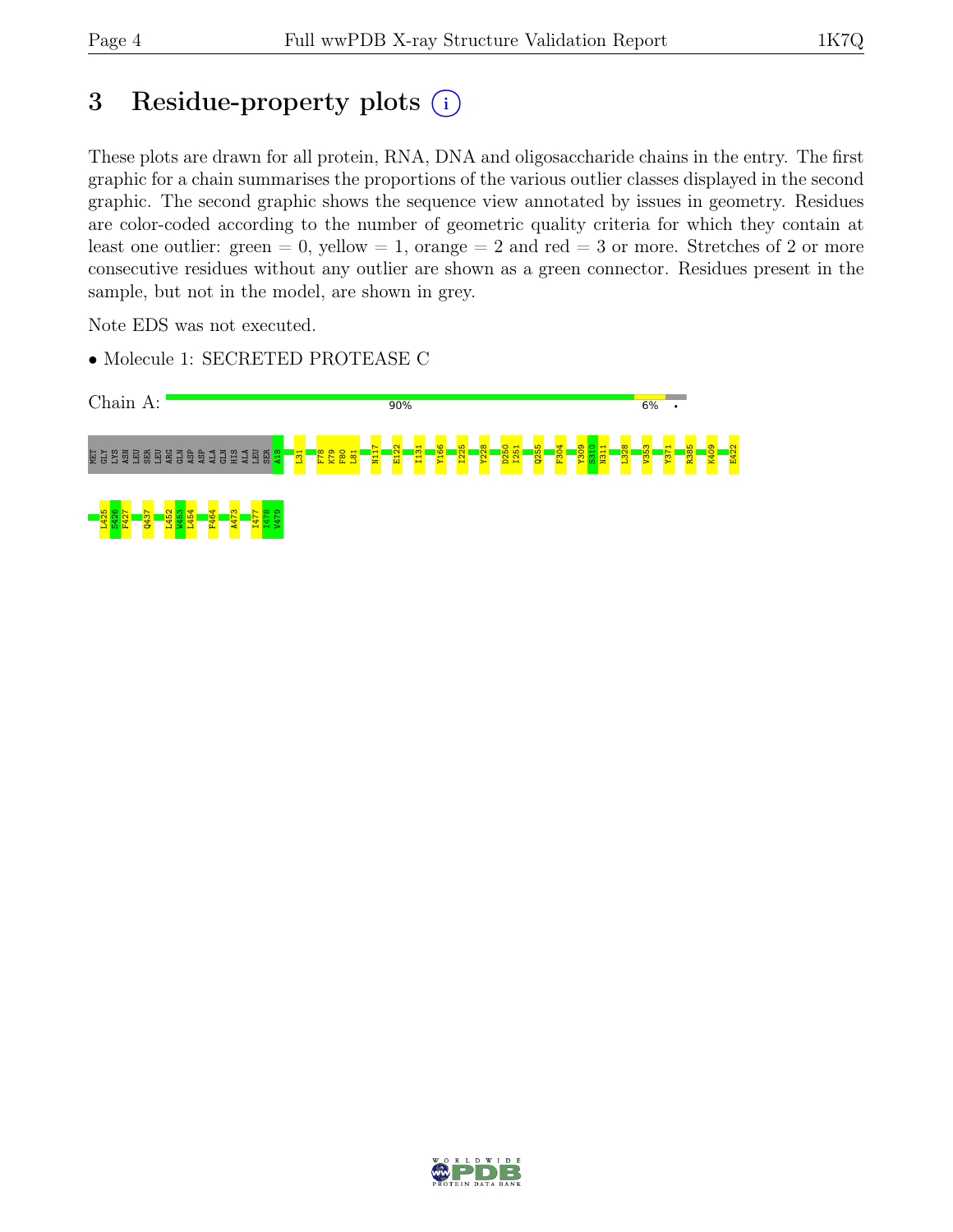# 4 Data and refinement statistics  $(i)$

Xtriage (Phenix) and EDS were not executed - this section is therefore incomplete.

| Property                               | Value                                                                   | <b>Source</b> |
|----------------------------------------|-------------------------------------------------------------------------|---------------|
| Space group                            | P 31 2 1                                                                | Depositor     |
| Cell constants                         | $121.75\overline{\text{A}}$<br>$102.40\text{\AA}$<br>$102.40\text{\AA}$ |               |
| a, b, c, $\alpha$ , $\beta$ , $\gamma$ | $90.00^\circ$<br>$120.00^{\circ}$<br>$90.00^\circ$                      | Depositor     |
| Resolution (A)                         | 39.18<br>$-1.80$                                                        | Depositor     |
| % Data completeness                    | $99.5(39.18-1.80)$                                                      | Depositor     |
| (in resolution range)                  |                                                                         |               |
| $\mathrm{R}_{merge}$                   | 0.06                                                                    | Depositor     |
| $\mathrm{R}_{sym}$                     | 0.06                                                                    | Depositor     |
| Refinement program                     | <b>CNS 1.1</b>                                                          | Depositor     |
| $R, R_{free}$                          | 0.197<br>0.217                                                          | Depositor     |
| Estimated twinning fraction            | No twinning to report.                                                  | Xtriage       |
| Total number of atoms                  | 3971                                                                    | wwPDB-VP      |
| Average B, all atoms $(A^2)$           | 23.0                                                                    | wwPDB-VP      |

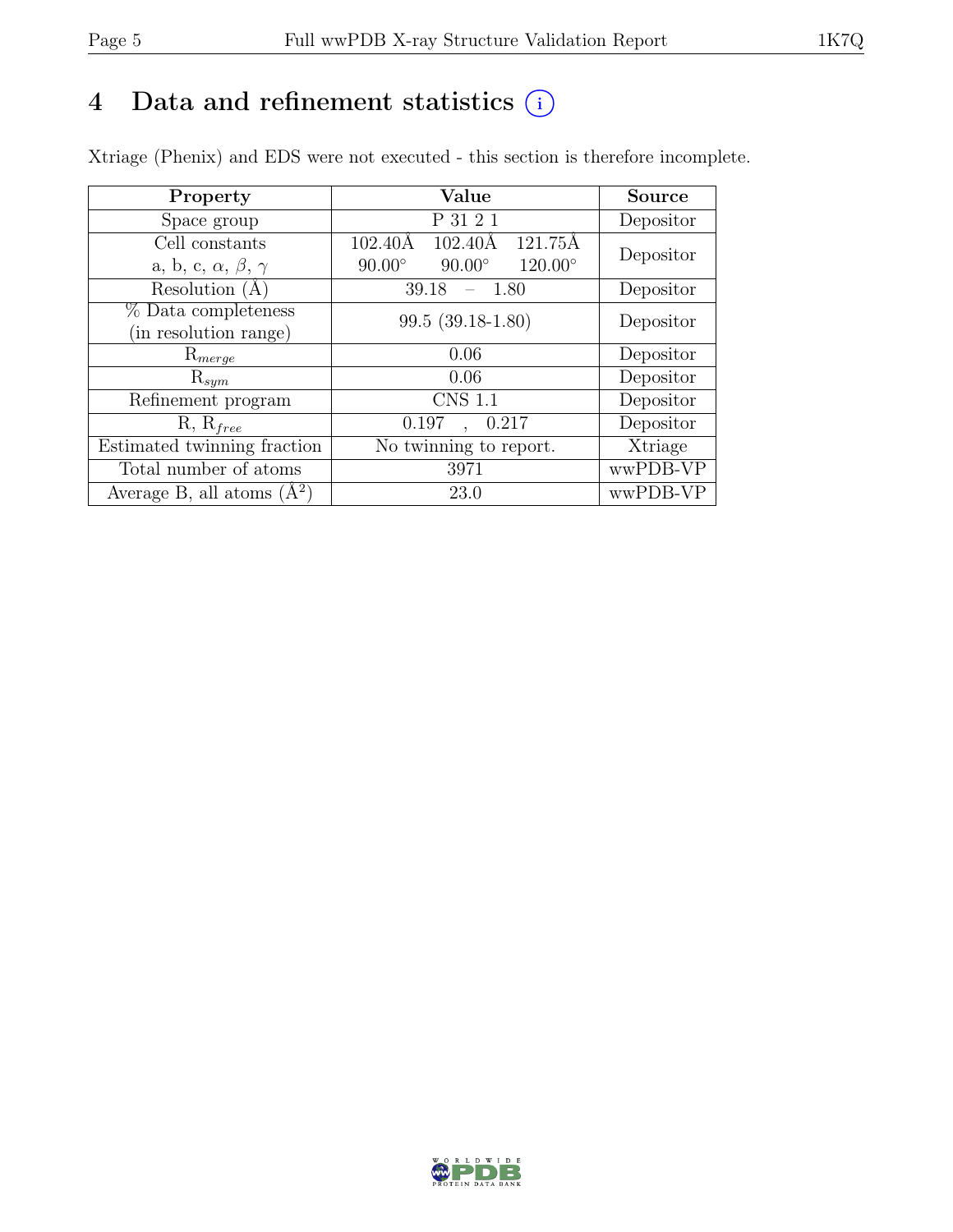# 5 Model quality  $(i)$

# 5.1 Standard geometry  $(i)$

Bond lengths and bond angles in the following residue types are not validated in this section: ZN, CA

The Z score for a bond length (or angle) is the number of standard deviations the observed value is removed from the expected value. A bond length (or angle) with  $|Z| > 5$  is considered an outlier worth inspection. RMSZ is the root-mean-square of all Z scores of the bond lengths (or angles).

|  | Mol   Chain |      | Bond lengths                    | Bond angles |        |  |
|--|-------------|------|---------------------------------|-------------|--------|--|
|  |             |      | RMSZ $ #Z  > 5$ RMSZ $ #Z  > 5$ |             |        |  |
|  |             | 0.31 | 0/3595                          | 0.59        | 0/4883 |  |

There are no bond length outliers.

There are no bond angle outliers.

There are no chirality outliers.

There are no planarity outliers.

#### 5.2 Too-close contacts  $(i)$

In the following table, the Non-H and H(model) columns list the number of non-hydrogen atoms and hydrogen atoms in the chain respectively. The H(added) column lists the number of hydrogen atoms added and optimized by MolProbity. The Clashes column lists the number of clashes within the asymmetric unit, whereas Symm-Clashes lists symmetry-related clashes.

|  |      | Mol   Chain   Non-H   H(model)   H(added) |      |    | Clashes   Symm-Clashes |
|--|------|-------------------------------------------|------|----|------------------------|
|  | 3516 |                                           | 3205 | 23 |                        |
|  |      |                                           |      |    |                        |
|  |      |                                           |      |    |                        |
|  |      |                                           |      |    |                        |
|  | 3971 |                                           | 3205 |    |                        |

The all-atom clashscore is defined as the number of clashes found per 1000 atoms (including hydrogen atoms). The all-atom clashscore for this structure is 3.

All (23) close contacts within the same asymmetric unit are listed below, sorted by their clash magnitude.

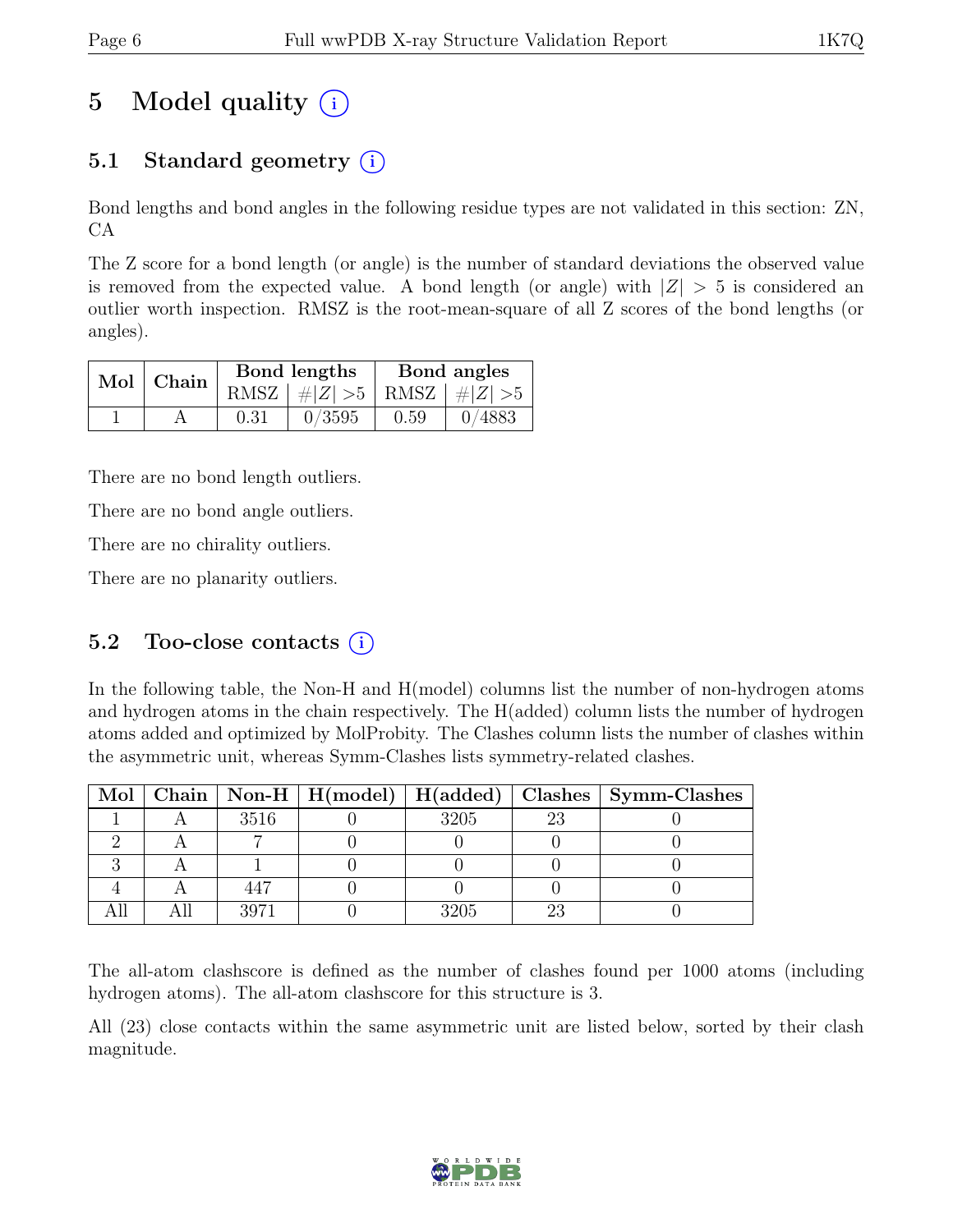| Atom-1              | Atom-2           | Interatomic      | Clash              |  |
|---------------------|------------------|------------------|--------------------|--|
|                     |                  | distance $(\AA)$ | $(\AA)$<br>overlap |  |
| 1:A:422:GLU:HG3     | 1:A:437:GLN:HE22 | 1.46             | 0.80               |  |
| 1:A:425:LEU:HD23    | 1:A:437:GLN:HG3  | 1.66             | 0.75               |  |
| 1:A:422:GLU:HG3     | 1:A:437:GLN:NE2  | 2.09             | 0.67               |  |
| 1: A:251: ILE: O    | 1:A:255:GLN:HG3  | 2.03             | 0.58               |  |
| 1:A:31:LEU:HD21     | 1:A:353:VAL:HG11 | 1.87             | 0.56               |  |
| 1:A:79:LYS:HD2      | 1:A:81:LEU:HD23  | 1.92             | 0.52               |  |
| 1:A:78:PHE:HA       | 1:A:131:ILE:O    | 2.11             | 0.51               |  |
| 1:A:427:PHE:CZ      | 1:A:477:ILE:HB   | 2.45             | 0.51               |  |
| 1:A:452:LEU:C       | 1:A:452:LEU:HD23 | 2.31             | 0.50               |  |
| 1:A:409:LYS:HE3     | 1:A:473:ALA:HB2  | 1.93             | 0.49               |  |
| 1:A:454:LEU:HB3     | 1:A:464:PHE:HB3  | 1.94             | 0.49               |  |
| 1:A:225:ILE:C       | 1:A:225:ILE:HD12 | 2.34             | 0.48               |  |
| 1:A:78:PHE:CZ       | 1:A:122:GLU:HB2  | 2.49             | 0.47               |  |
| 1:A:422:GLU:CG      | 1:A:437:GLN:HE22 | 2.21             | 0.47               |  |
| 1:A:427:PHE:HZ      | 1:A:477:ILE:HB   | 1.81             | 0.45               |  |
| 1:A:454:LEU:HD23    | 1:A:454:LEU:C    | 2.38             | 0.44               |  |
| 1:A:328:LEU:HD12    | 1:A:328:LEU:N    | 2.34             | 0.43               |  |
| 1:A:225:ILE:HG13    | 1:A:250:ASP:OD1  | 2.19             | 0.42               |  |
| 1:A:353:VAL:HG13    | 1: A:371:TYR:HD2 | 1.84             | 0.42               |  |
| 1: A:31: LEU:CD2    | 1:A:353:VAL:HG11 | 2.50             | 0.41               |  |
| 1: A: 166: TYR: CD1 | 1:A:166:TYR:N    | 2.88             | 0.41               |  |
| 1: A:309: TYR: HB3  | 1:A:311:ASN:HD22 | 1.86             | 0.40               |  |
| 1:A:79:LYS:HG2      | 1: A:80: PHE: N  | 2.35             | 0.40               |  |

There are no symmetry-related clashes.

# 5.3 Torsion angles (i)

#### 5.3.1 Protein backbone (i)

In the following table, the Percentiles column shows the percent Ramachandran outliers of the chain as a percentile score with respect to all X-ray entries followed by that with respect to entries of similar resolution.

The Analysed column shows the number of residues for which the backbone conformation was analysed, and the total number of residues.

| Mol   Chain | Analysed                             | <b>Favoured</b>   Allowed   Outliers   Percentiles |  |                                                            |  |
|-------------|--------------------------------------|----------------------------------------------------|--|------------------------------------------------------------|--|
|             | $460/479$ (96%)   451 (98%)   9 (2%) |                                                    |  | $\begin{array}{ c c c c }\n\hline\n100 & 100\n\end{array}$ |  |

There are no Ramachandran outliers to report.

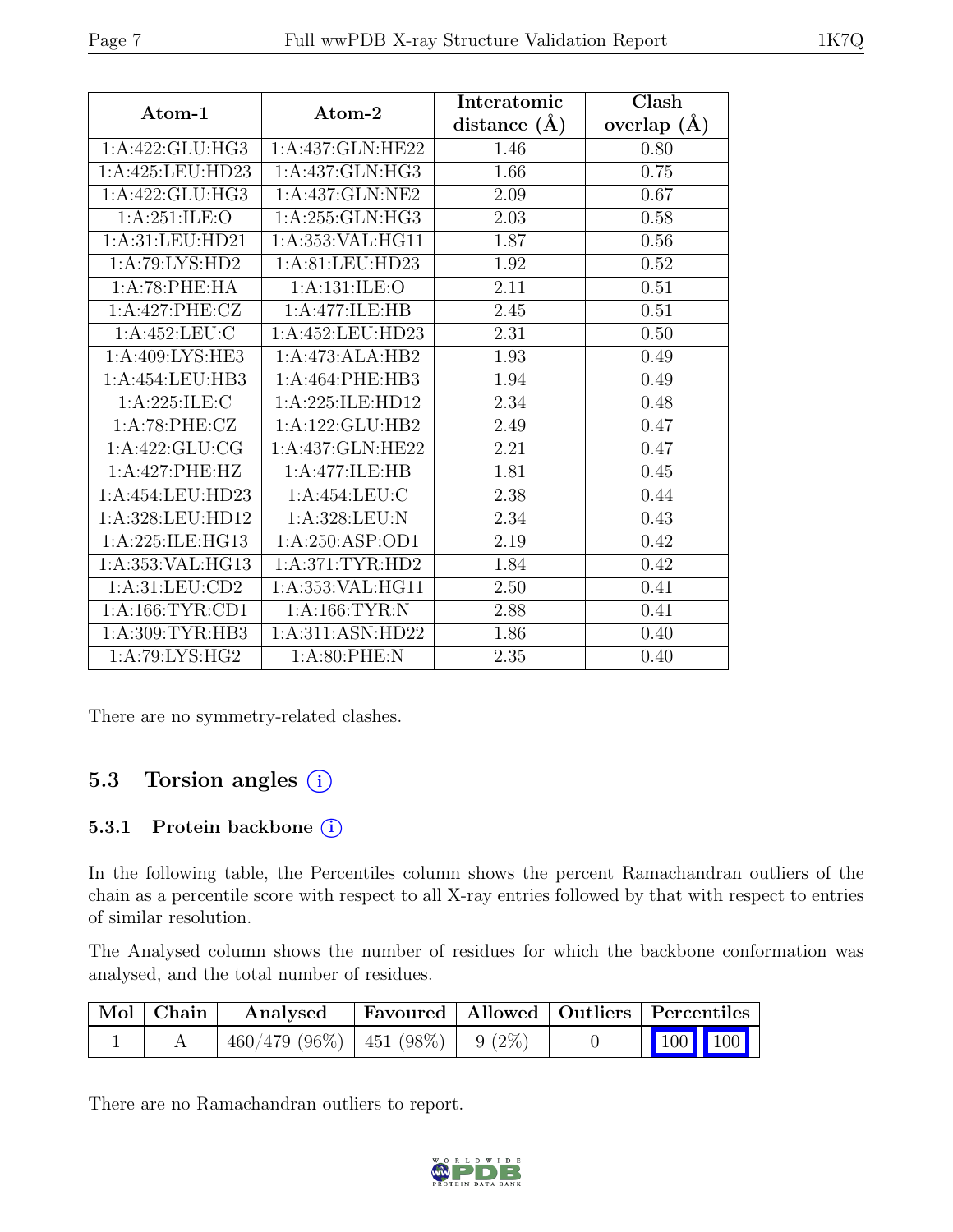#### 5.3.2 Protein sidechains  $(i)$

In the following table, the Percentiles column shows the percent sidechain outliers of the chain as a percentile score with respect to all X-ray entries followed by that with respect to entries of similar resolution.

The Analysed column shows the number of residues for which the sidechain conformation was analysed, and the total number of residues.

| $\vert$ Mol $\vert$ Chain $\vert$ | Analysed                               | Rotameric   Outliers   Percentiles |  |
|-----------------------------------|----------------------------------------|------------------------------------|--|
|                                   | $360/374(96\%)$ 356 (99%) 4 (1%) 73 68 |                                    |  |

All (4) residues with a non-rotameric sidechain are listed below:

| Mol | Chain | Res | <b>Type</b> |
|-----|-------|-----|-------------|
|     |       | 117 | <b>ASN</b>  |
|     |       | 228 | TYR.        |
|     |       | 304 | <b>PHE</b>  |
|     |       | 385 | $\rm{ARG}$  |

Sometimes sidechains can be flipped to improve hydrogen bonding and reduce clashes. All (8) such sidechains are listed below:

| Mol | Chain | Res  | <b>Type</b>      |
|-----|-------|------|------------------|
|     | А     | 65   | $\overline{ASN}$ |
| 1   | А     | 75   | <b>ASN</b>       |
| 1   | A     | 117  | <b>ASN</b>       |
| 1   | A     | 222  | <b>GLN</b>       |
|     |       | 232  | $\overline{ASN}$ |
|     | А     | 311  | <b>ASN</b>       |
| 1   | А     | 336  | <b>HIS</b>       |
|     |       | 49.4 | <b>GLN</b>       |

#### 5.3.3 RNA  $(i)$

There are no RNA molecules in this entry.

# 5.4 Non-standard residues in protein, DNA, RNA chains (i)

There are no non-standard protein/DNA/RNA residues in this entry.

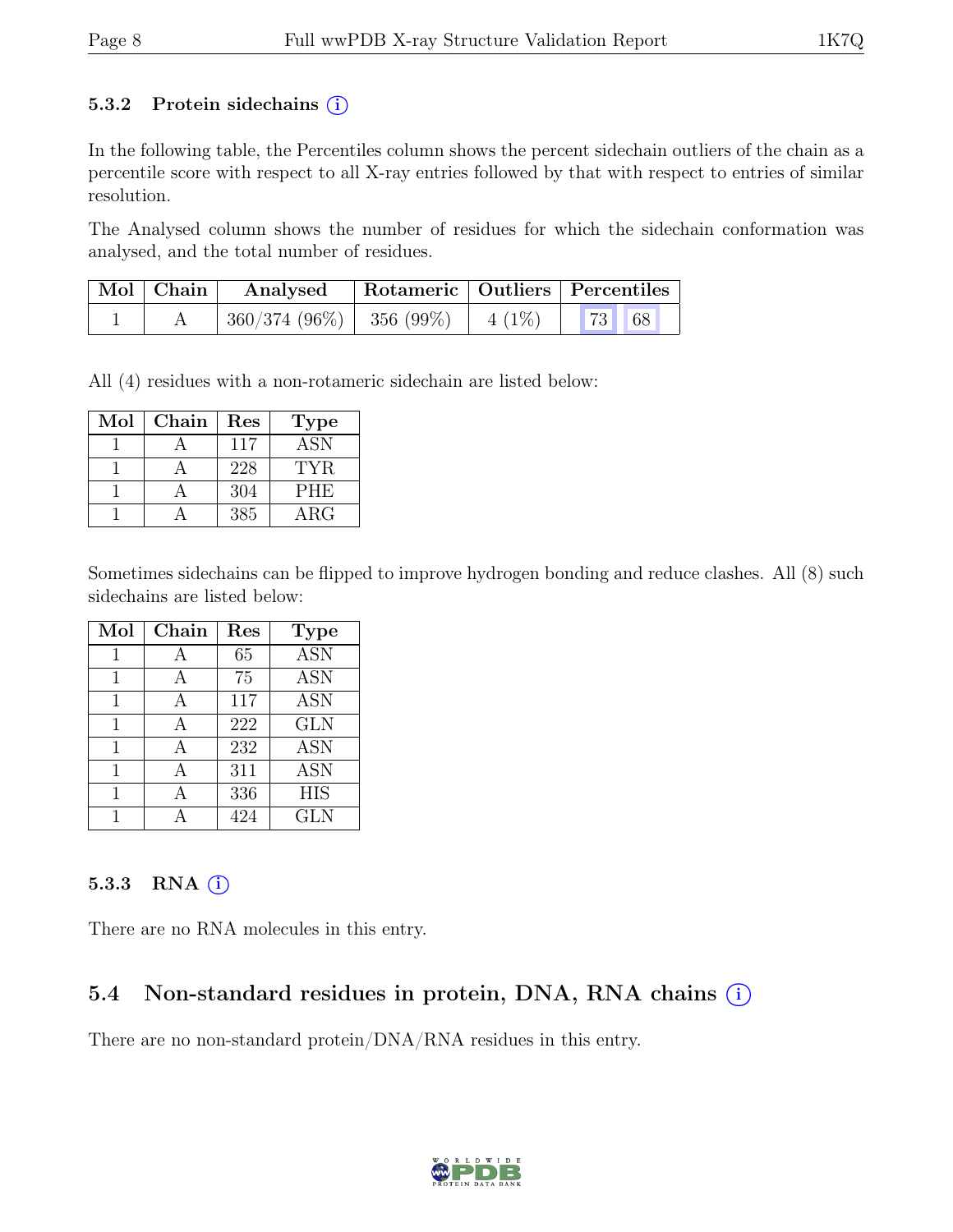## 5.5 Carbohydrates  $(i)$

There are no monosaccharides in this entry.

# 5.6 Ligand geometry  $(i)$

Of 8 ligands modelled in this entry, 8 are monoatomic - leaving 0 for Mogul analysis.

There are no bond length outliers.

There are no bond angle outliers.

There are no chirality outliers.

There are no torsion outliers.

There are no ring outliers.

No monomer is involved in short contacts.

## 5.7 Other polymers (i)

There are no such residues in this entry.

# 5.8 Polymer linkage issues (i)

There are no chain breaks in this entry.